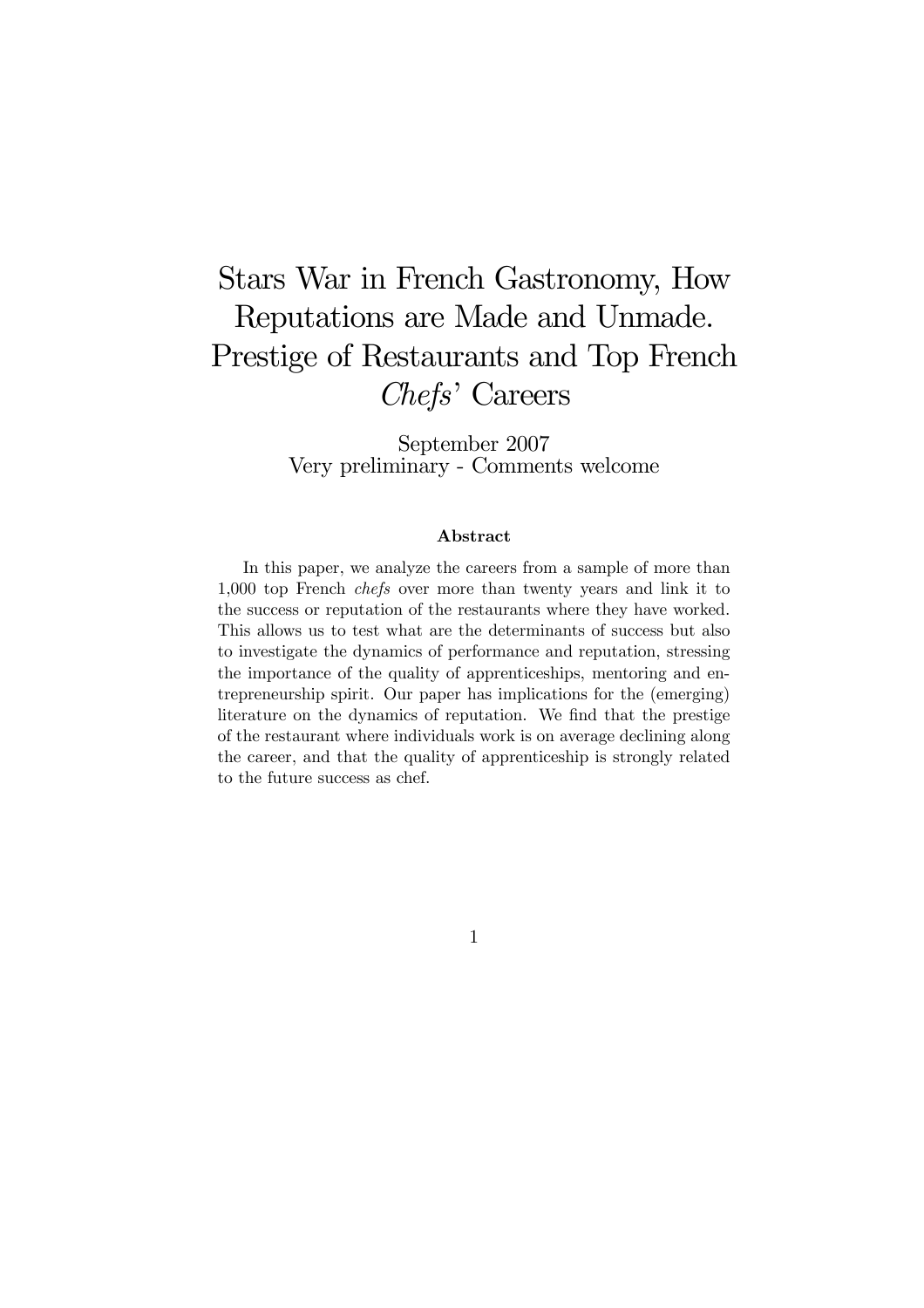## 1 Introduction

For most chefs, having his restaurant being awarded one or more stars in the famous Michelin Guide Rouge represents a major achievement, a recognition of their work, and also important publicity generating increased notoriety. In this specific industry, experts play a decisive role, and reputation of restaurants and chefs are basically established according to their opinions. The aim of this paper is to analyze how these reputations are made and unmade and to understand better the development of careers in this highly creative occupation. Thanks to the richness of our dataset, we are able to observe the birth of a "star" and its evolution in the constellation of stars forming the French gastronomic scene.

We first describe the typical career of a chef, explaining the different stages of the career and looking at the determinants of performance along the career. We find that careers follow a particular path. At an earlier stage of their career, after graduating from a culinary school, individuals learn the untaught tricks of the profession by assisting different accomplished chefs at various stages of the meal preparation, starting as commis de cuisine, then chef de partie and then second de cuisine, or main assistant. This apprenticeship process is nicknamed Tour de France as young chefs travel through the country and sometimes beyond to improve their knowledge and benefit from various experiences at the best restaurants. We show that the quality of the restaurant where an individual works on average declines over the career. In other words, individuals start their careers in restaurants with the highest reputation, and gradually move to restaurants with a lower reputation along their apprenticeship. At the end of this apprenticeship, they usually start they own restaurant starting from scratch, and gradually build their own reputation.

We are especially interested in the process of initial accumulation of human capital. We use a quality-weighted measure of apprenticeship human capital measuring the quality of the apprenticeship received during the early stage of the career, and measure its effect on the determinants of later success. We find that these measures of accumulated human capital are a key determinant of the performance as chef de cuisine . The quality of apprenticeship appears to be particularly important at an intermediate level (chef de partie) and, to a less extent, at the end of the apprenticeship (second de cuisine).

We also analyze how careers of chefs are intertwined with the reputation of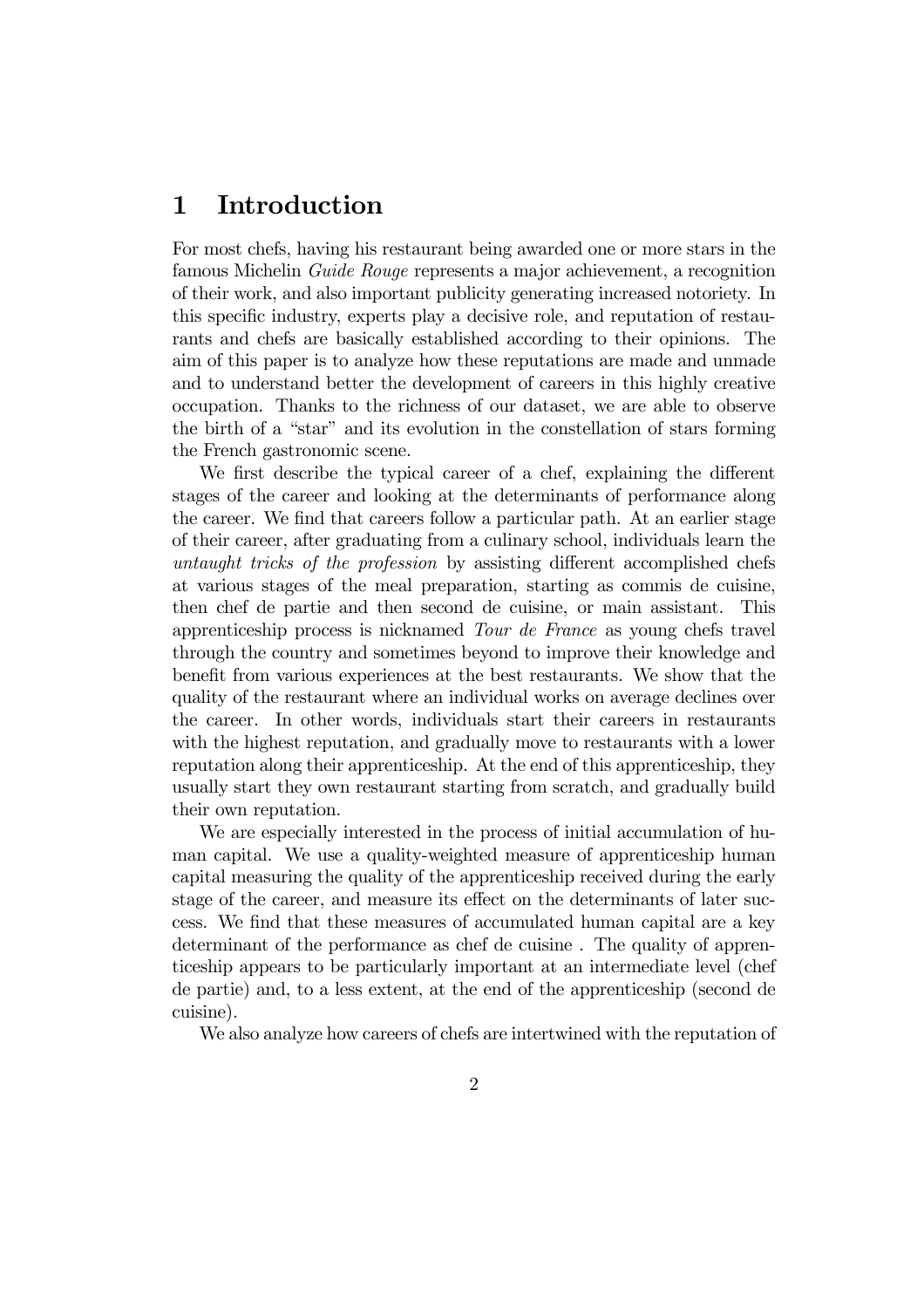the restaurant. In some cases, chefs can move from one restaurant to another, and restaurants also experience different chefs through their sometimes long history.

Finally, we measure the consequences of reaching the stars. We estimate hedonic price regressions and find that an additional star translates into a 15% price increase for a typical menu. We also estimate a regression in first difference, looking at the change in price associated with a change in stars. While the overall effect is positive, we find that the effect is stronger the higher was the prestige of the restaurant the previous year, and also that change in prices are more sensitive to downgradings than to upgradings. The first result is in line with the theoretical predictions from models of reputation like Diamond (1989).

We contribute to three very different strands of the literature. First, a long tradition in labor economics has investigated individual careers and the dynamics of productivity over the career. Starting with the theoretical work of Becker, Mincer and Ben-Porath on human capital, the literature on learning (Gibbons and Katz, 1991; Farber and Gibbons, 1996), or on career concerns (Holmström, 1982), and more recently on careers in organizations (Gibbons and Waldman, 1999a,b), these authors have tried to understand what is driving careers.

Empirical work has attempted to validate some key predictions of some of these theories using personal information from mutual fund managers (Chevallier and Ellison, 1999), financial analysts (Hong, Kubik and Solomon, 2000; Hong and Kubik, 2003), academic economists (Coupé, Smeets and Warzynski, 2006a,b,c; Oyer,  $2006$ <sup>1</sup>. Others have documented the career dynamics in single firms (Baker, Gibbs and Holmströn, 1994a,b and followers) and have linked their findings to various theories. We bring some additional light by stressing the importance of the quality of initial apprenticeship human capital as a determinant of success and by documenting careers and the dynamics of performance in the specific context of haute cuisine.

Secondly, a relatively large and mostly theoretical literature studies the importance of reputation in contractual agreements (Milgrom and Roberts,1982.; Kreps and Wilson, 1982; Diamond, 1989). Reputation is described as a valuable asset, built through repeated interactions where actors update their beliefs about the type of the other contracting party, that firms use as a competitive advantage. We document the emergence of reputation and mea-

<sup>&</sup>lt;sup>1</sup>See also the descriptive work of Galenson on the careers of painters.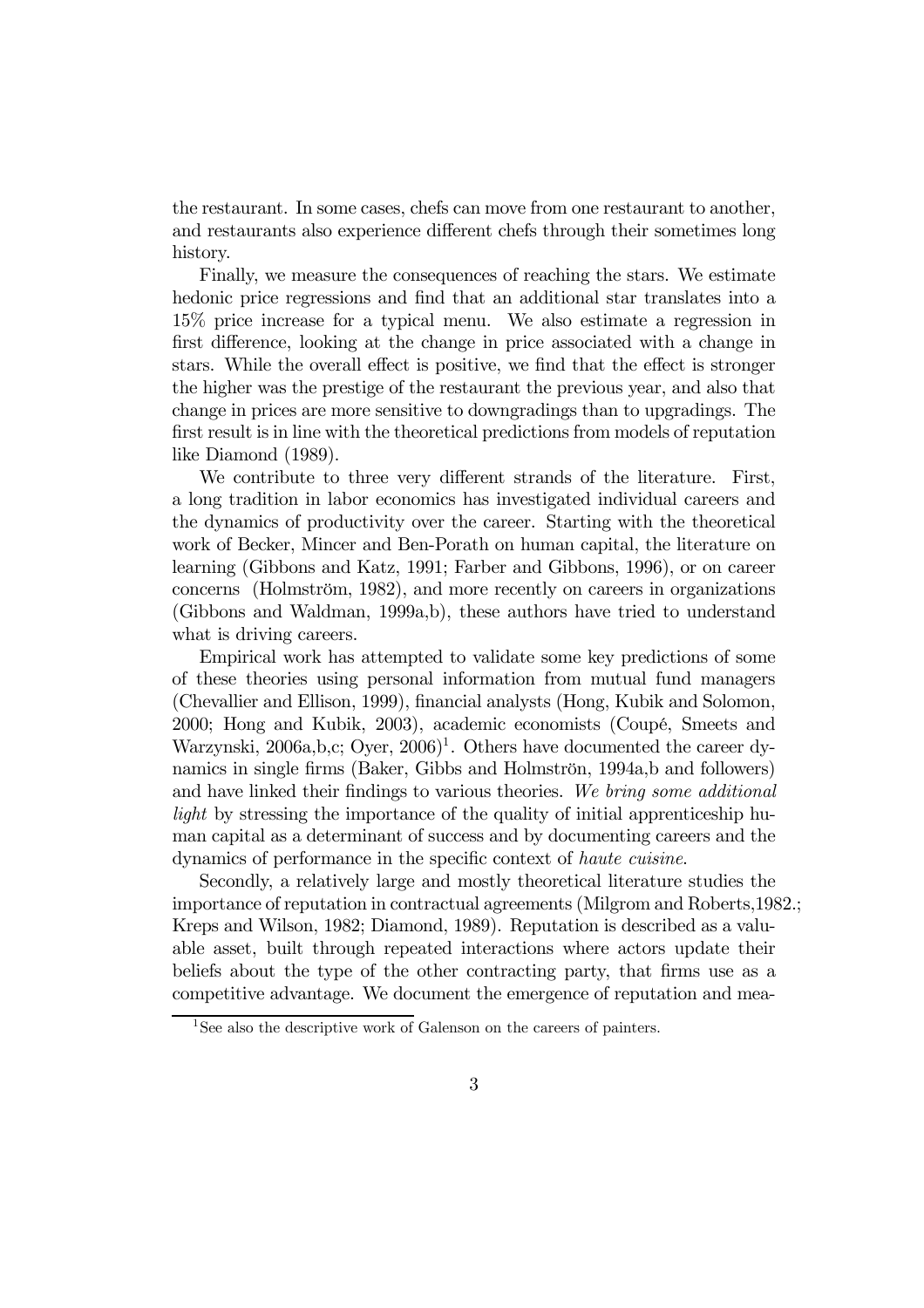sure the consequence of this reputation building on the price that restaurants can charge.

Thirdly, a small literature studies the economics and management of gastronomy. A few papers discuss the leadership qualities of the top French chefs (Balazs, 2001, 2002). Chossat and Gergaud (2003) look at the effect of the quality of the setting on experts' opinion and find a positive relationship. The paper more closely associated to our work is Durand, Monin and Rao (2001). Building on the the resource-based view of the firm, they discuss how chefs are able to improve their resource or reputation (measured by an increase in the number of Michelin stars) through innovation and investment in general human capital. However, none of these papers analyze the dynamics of careers, nor analyze the initial accumulation of human capital as key determinant for future success.

Section 2 describes the construction of the dataset and provides some summary statistics. Sections 3 details our empirical methodology, while section 4 shows our results. Section 5 concludes and provides suggestions for future research.

## 2 Data

Our dataset is constructed by combining two sources of data. The first dataset describes the careers of 1,000 top chefs in French gastronomy, as assessed by the guide Le Botin Gourmand in their book Les Etoiles de la Gastronomie Française published in 2001. The second consists of the Michelin books Guide Rouge from 1980 to 2001.

The first source associates the name of the chef to name of the restaurant, its location, a clear description of the career similar to a vitae (i.e. which type of job at which restaurant over which period of time), as well as other individual information such as the gender, the date of birth, the type of education (the different types of degrees obtained and the date of graduation), information about apprenticeships, and whether he learned by itself (autodidacte).

The second source provides, associated to the name of the restaurant, the location, presence of an hotel, the minimum and maximum prices for a menu, and also a remark as to whether it is necessary or advised to call in advance. More importantly, it provides for each restaurant ranked by Michelin two measures of quality: the quality of the food as measured by the number of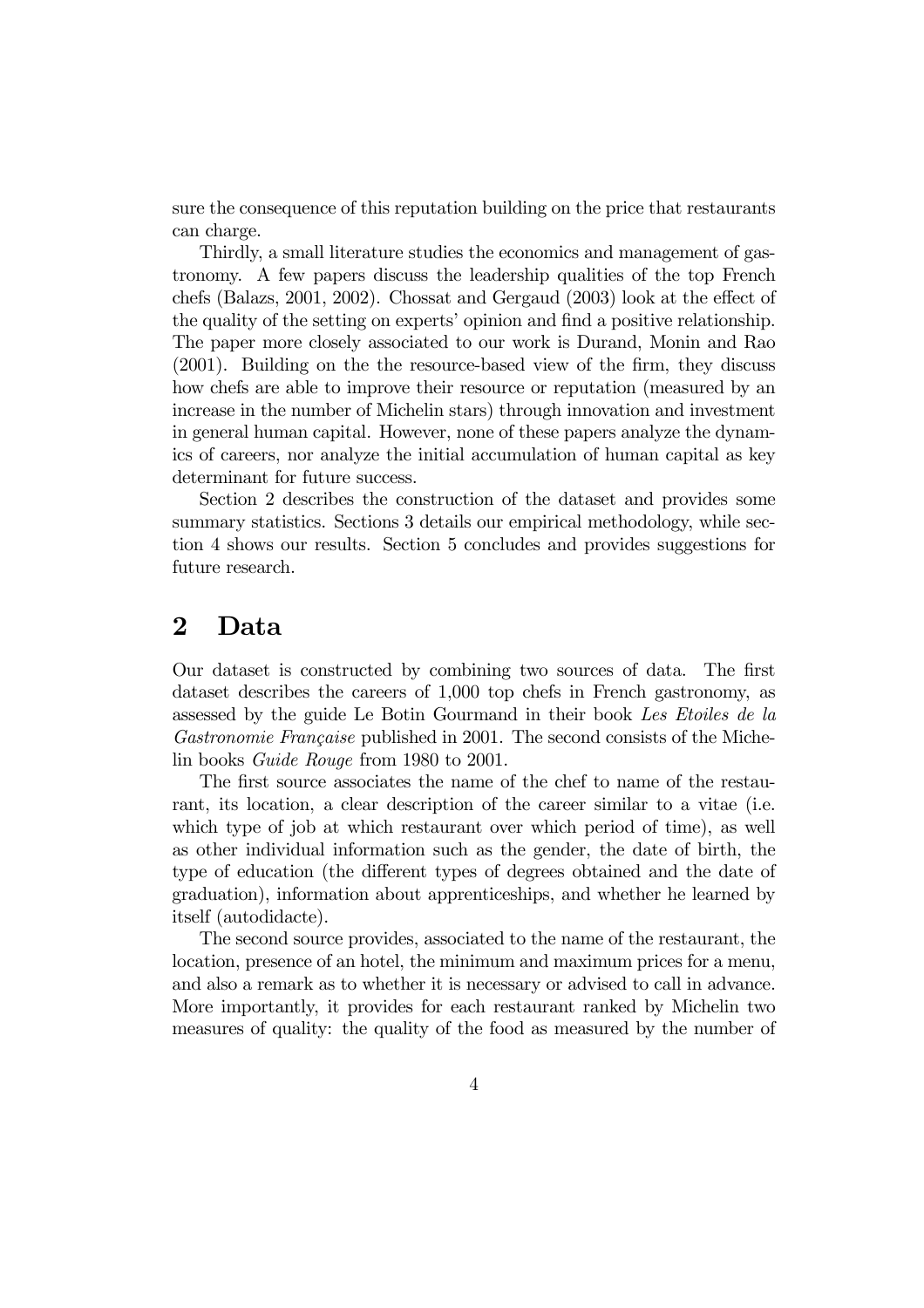stars (on a scale from 0 to 3), and the quality or luxury of the setting as measured by the number (and color) of forks (or houses), on a scale from 0 to 5. Chefs from restaurants with at least one star are also asked to indicate three recipes among their specialties.

We then merged the two datasets by location, restaurant and by year.

Table 1 shows the number of individuals working in Michelin starred restaurants by year. By construction, our dataset contains a succession of new cohorts arriving on the market and a few incumbents who were already chefs before 1980.

The job structure in the industry is very clearly defined and hierarchical. At the top of the hierarchy are the chefs. They are assisted by their second de cuisine. Lower in the hierarchy are chef de partie and commis de cuisine, who assist at different stages of the process.

Table 2 shows the evolution of the distribution of jobs over our period of analysis. Again, by construction, we see that the proportion of chefs and, to a lower extent, of seconds de cuisine is increasing with time, while the proportion of chef de partie and commis de cuisine is declining.

Michelin stars as a measure of performance

- Black box
- Very criticized lately
- Measure of the prestige of the restaurants

Describe the types of education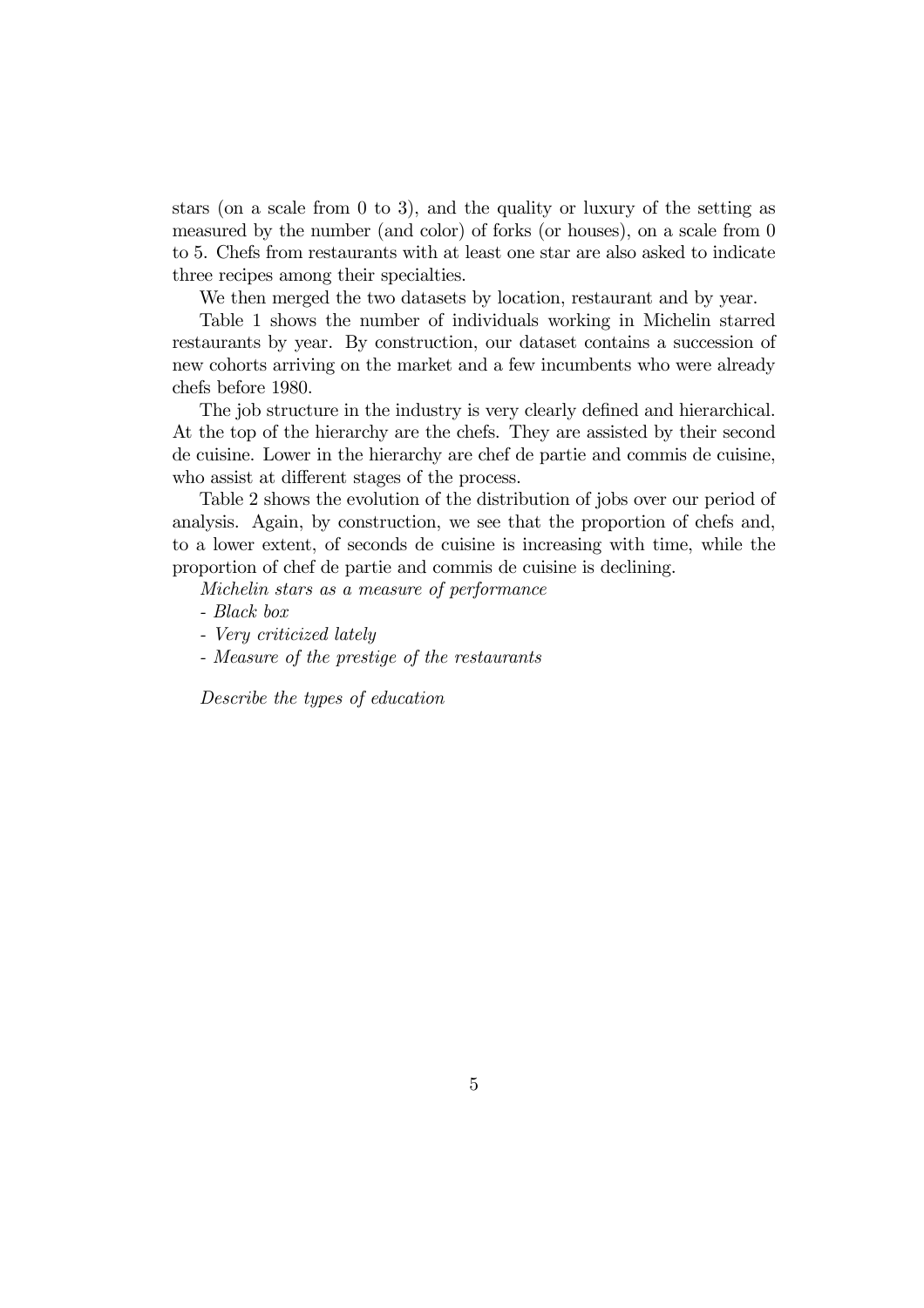|      | Not in Michelin   In Michelin |     | Of which      | Of which       | Of which         |
|------|-------------------------------|-----|---------------|----------------|------------------|
|      |                               |     | with one star | with two stars | with three stars |
| 1980 | 109                           | 264 | 91            | 38             | 29               |
| 1981 | 108                           | 295 | 106           | 44             | 30               |
| 1982 | 115                           | 319 | 124           | 51             | 28               |
| 1983 | 129                           | 332 | 109           | 68             | 23               |
| 1984 | 140                           | 355 | 113           | 65             | 37               |
| 1985 | 147                           | 379 | 130           | 71             | 36               |
| 1986 | 143                           | 401 | 150           | 72             | 41               |
| 1987 | 169                           | 412 | 148           | 75             | 36               |
| 1988 | 145                           | 444 | 165           | 79             | 38               |
| 1989 | 158                           | 468 | 178           | 70             | 39               |
| 1990 | 162                           | 502 | 193           | 80             | 40               |
| 1991 | 155                           | 538 | 200           | 77             | 39               |
| 1992 | 149                           | 566 | 222           | 79             | 42               |
| 1993 | 132                           | 594 | 207           | 84             | 41               |
| 1994 | 145                           | 593 | 200           | 76             | 37               |
| 1995 | 140                           | 620 | 211           | 77             | 36               |
| 1996 | 129                           | 641 | 227           | 77             | 27               |
| 1997 | 1/41                          | 646 | 225           | 66             | 27               |
| 1998 | 117                           | 673 | 230           | 61             | 26               |
| 1999 | 106                           | 703 | 238           | 68             | 26               |
| 2000 | 90                            | 718 | 243           | 64             | 25               |

Table 1: Number of individuals in Michelin starred restaurants by year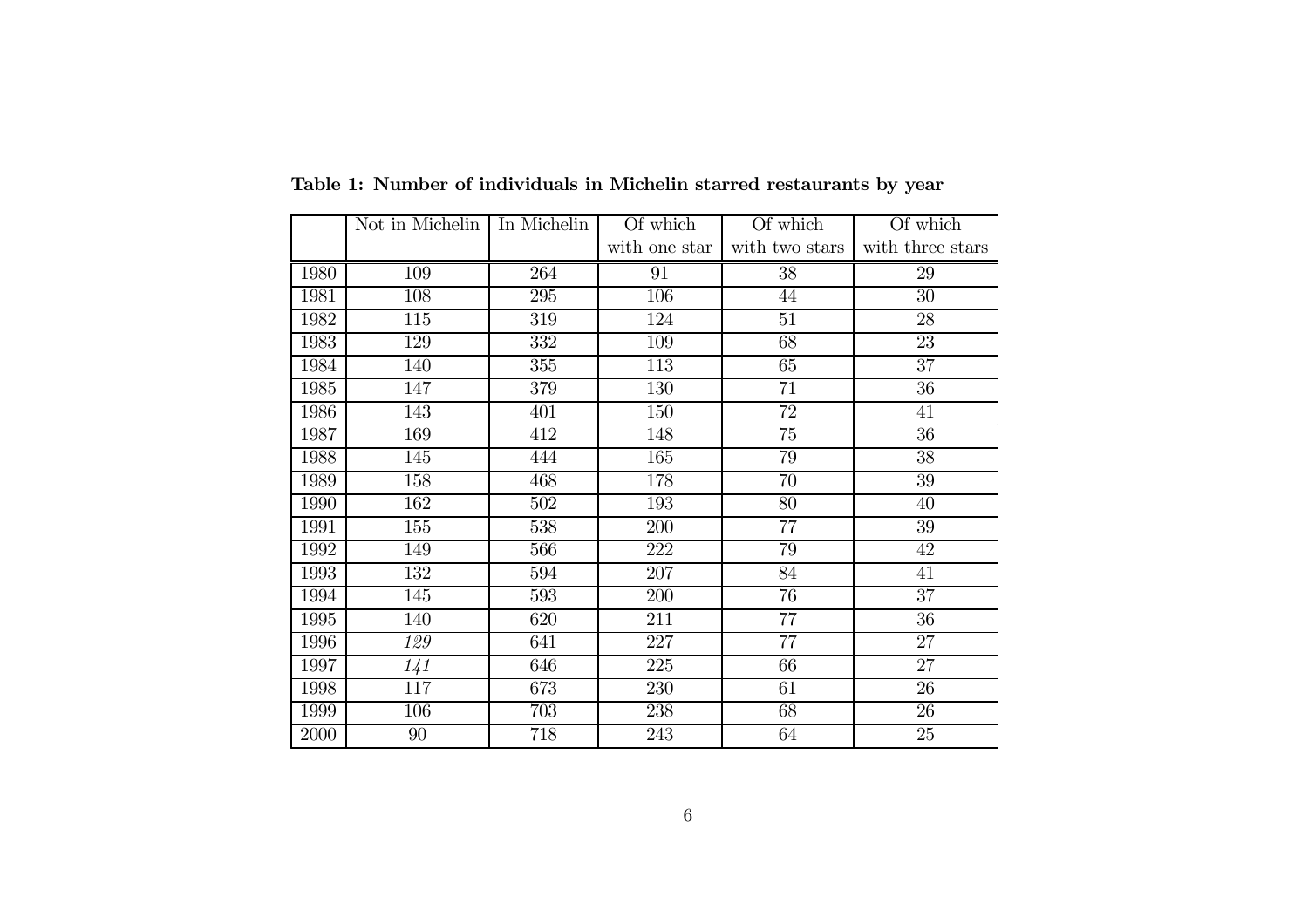|      | Chef de | Second de | Chef de         | Commis de        | Other           |
|------|---------|-----------|-----------------|------------------|-----------------|
|      | cuisine | cuisine   | partie          | cuisine          |                 |
| 1980 | 232     | 18        | 39              | 37               | 61              |
| 1981 | 255     | 23        | 42              | 42               | 59              |
| 1982 | 266     | 28        | 48              | 48               | 65              |
| 1983 | 293     | 26        | 63              | 34               | 59              |
| 1984 | 322     | 24        | 66              | 31               | 61              |
| 1985 | 339     | 31        | 68              | 34               | 68              |
| 1986 | 358     | 36        | $54\,$          | 37               | 80              |
| 1987 | 386     | 42        | $57\,$          | 38               | 72              |
| 1988 | 409     | 40        | 52              | 34               | $\overline{78}$ |
| 1989 | 435     | 40        | $\overline{51}$ | 41               | $\overline{78}$ |
| 1990 | 462     | 42        | 49              | 39               | 83              |
| 1991 | 484     | 50        | $55\,$          | $\overline{33}$  | 78              |
| 1992 | 510     | 49        | 52              | 33               | 77              |
| 1993 | 527     | 51        | 53              | 20               | 82              |
| 1994 | 552     | 66        | 35              | 22               | 73              |
| 1995 | 577     | 67        | 41              | 14               | 69              |
| 1996 | 594     | 70        | 33              | 12               | 69              |
| 1997 | 624     | 72        | 27              | $9\phantom{.0}$  | 61              |
| 1998 | 651     | 75        | 27              | $\overline{5}$   | 40              |
| 1999 | 677     | 94        | 11              | $\overline{3}$   | 22              |
| 2000 | 690     | 102       | 3               | $\overline{2}$   | 11              |
| 2001 | 870     | 111       | $\overline{2}$  | $\boldsymbol{0}$ | 15              |

Table 2: Evolution of the distribution of jobs

Summary statistics

...

Evolution of average price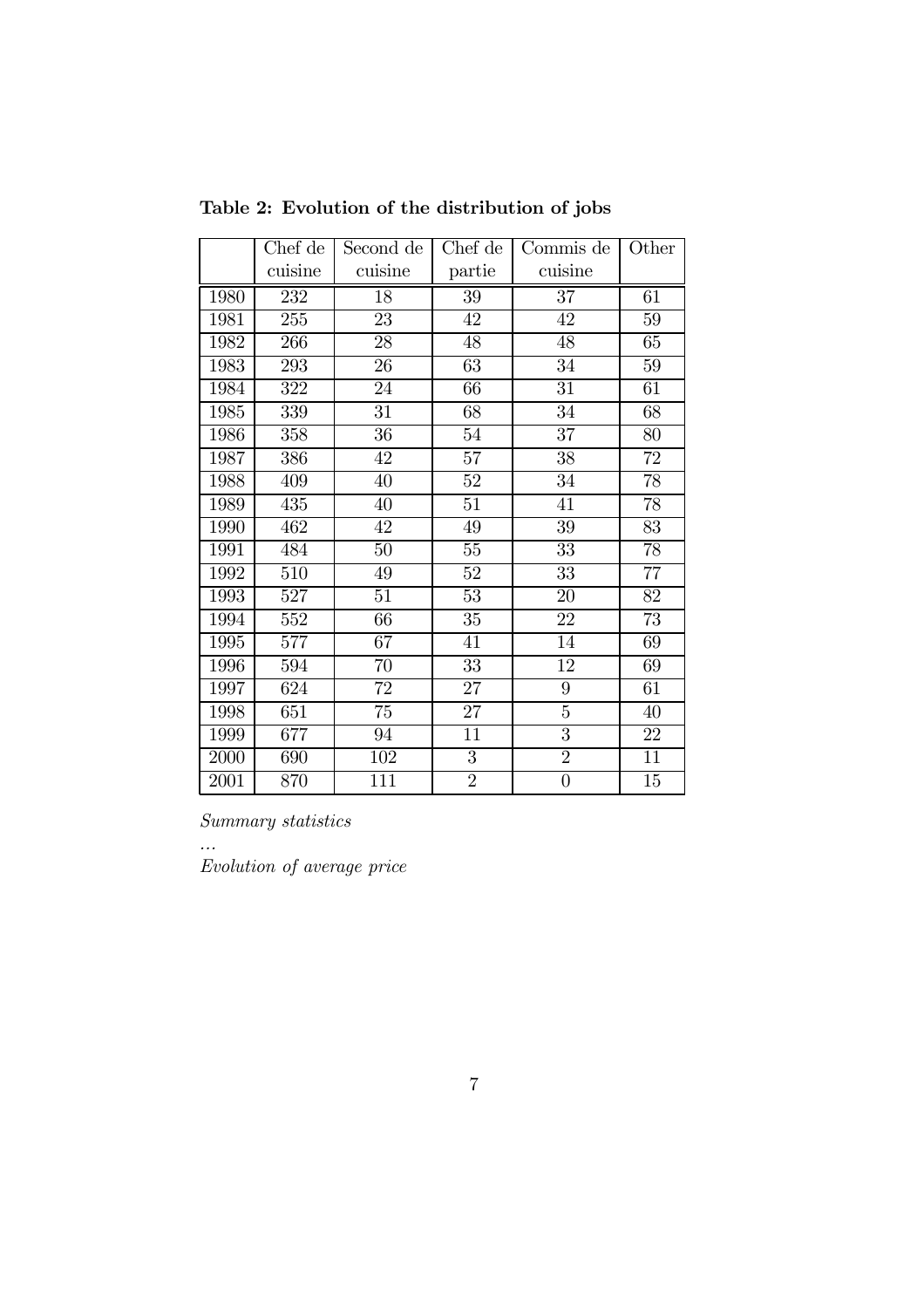## 3 Empirical Methodology and Results

### 3.1 Career Dynamics

Our analysis is divided in three parts. In the first, part, we link the prestige of the restaurant to the career dynamics. We therefore associate the quality of the restaurant to the job level and controlling for gender, location, human capital and type of education.

Performance<sub>ijt</sub> =  $f(Gender_i, Age_{it}, Age_{it}^2, Education_{it}, JobLevel_{ijt})$ 

where i is an individual index, j is a "firm" (restaurant) index and t is a time index. We use three measures of performance: presence in the Michelin, number of stars, and finally number of stars if in the Michelin.

Table 3 to 5 show the results. One striking observation is that the prestige of the restaurant is higher at the beginning of the career: commis de cuisine work on average in better restaurant than chef de partie, who themselves work in better restaurants than second de cuisine, themselves working in better restaurants than chef de cuisine This should come as no surprise as individuals at the beginning of their career tour the best restaurants in the country, learning the techniques from the most famous chefs. However, this says a lot of things about career dynamics and reputation building in this industry: after learning from all these top chefs, individuals start from scratch, become chefs themselves and start with no reputation. We turn next to what can explain their success of their restaurant once they become chef.

Before that, we discuss the relevance of our control variables. Age affects positively performance, as predicted by human capital theory. Male chefs are more likely to work on average in Michelin included and Michelin-starred restaurants, while restaurants in Paris are more likely to score high on the prestige scale, probably simply indicating a location effect. Autodidacte are also less likely to be in the Michelin, but not necessarily to work in a restaurant with more stars.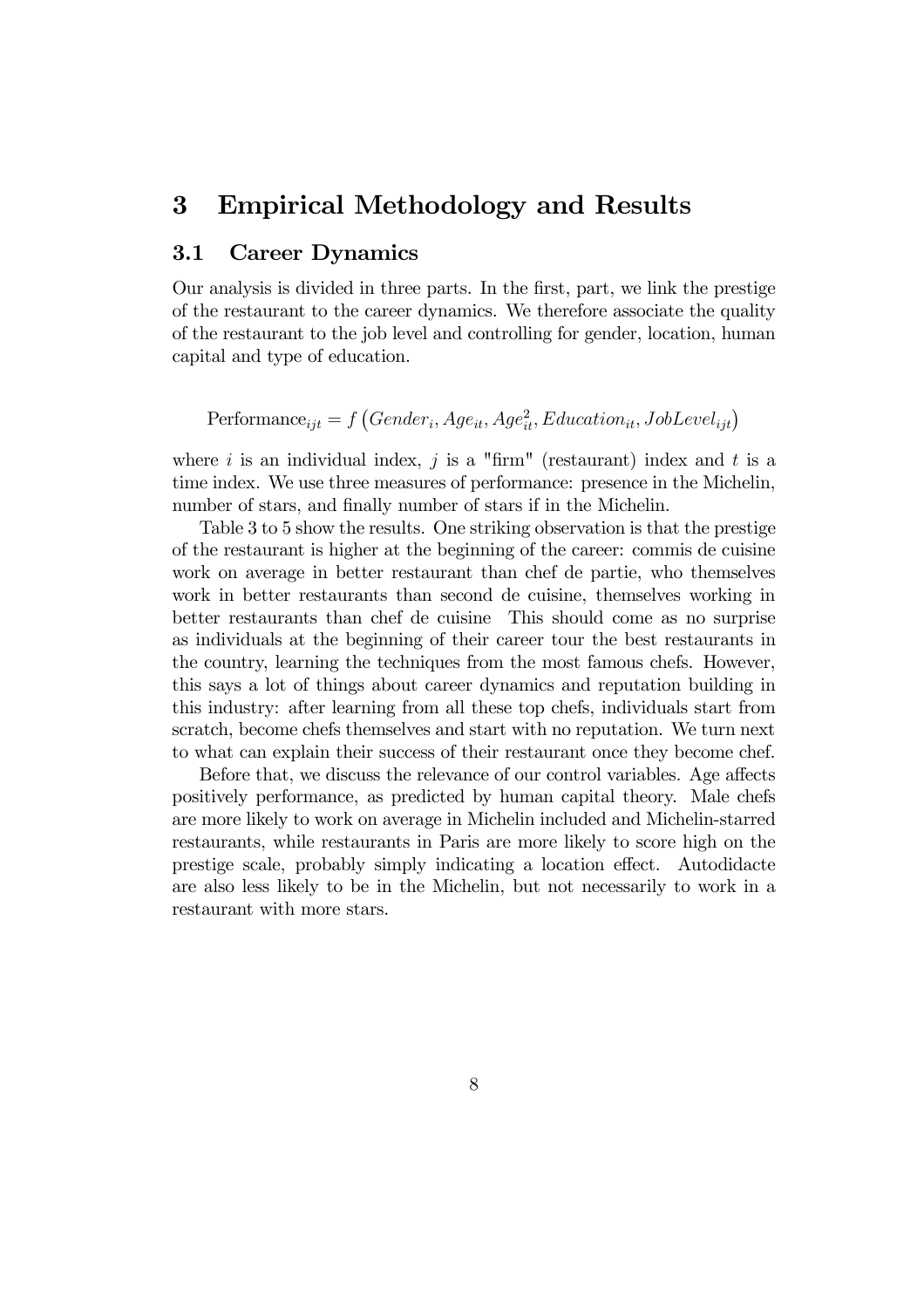|  | Table 3: The relationship between job level and performance |  |  |
|--|-------------------------------------------------------------|--|--|
|  | (presence in the Michelin). Probit regression.              |  |  |

| Dep. variable: Presence in the Michelin |             |                       |  |  |
|-----------------------------------------|-------------|-----------------------|--|--|
| Male                                    | $0.23***$   | (0.09)                |  |  |
| Age                                     | $0.081***$  | (0.011)               |  |  |
| Age <sup>2</sup>                        | $-0.001***$ | $\overline{(0.0001)}$ |  |  |
| Autodidacte                             | $-0.13**$   | (0.07)                |  |  |
| Dummy for Paris                         | $0.09**$    | (0.04)                |  |  |
| Chef de cuisine                         | $-0.79***$  | (0.09)                |  |  |
| Second de cuisine                       | $-0.51***$  | (0.09)                |  |  |
| Chef de partie                          | $-0.11$     | (0.09)                |  |  |
| Log-likelihood                          | $-4445.17$  |                       |  |  |
| Pseudo $\mathbb{R}^2$                   | 0.04        |                       |  |  |
| Number of observations                  | 9096        |                       |  |  |

Table 4: The relationship between job level and performance (number of stars in the Michelin). Ordered probit regression.

| Dep. variable: Number of stars in the Michelin |                                    |
|------------------------------------------------|------------------------------------|
| Male                                           | $0.18***$<br>(0.08)                |
| Age                                            | $0.031**$<br>(0.01)                |
| $Age^2$                                        | $\overline{(0.0001)}$<br>$-0.0001$ |
| Autodidacte                                    | (0.05)<br>0.05                     |
| Dummy for Paris                                | $0.27***$<br>(0.04)                |
| Chef de cuisine                                | $-0.92***$<br>(0.07)               |
| Second de cuisine                              | $-0.55***$<br>(0.07)               |
| Commis de cuisine                              | $0.23***$<br>(0.07)                |
| Log-likelihood                                 | $-8489.01$                         |
| Pseudo $\mathbb{R}^2$                          | 0.04                               |
| Number of observations                         | 8249                               |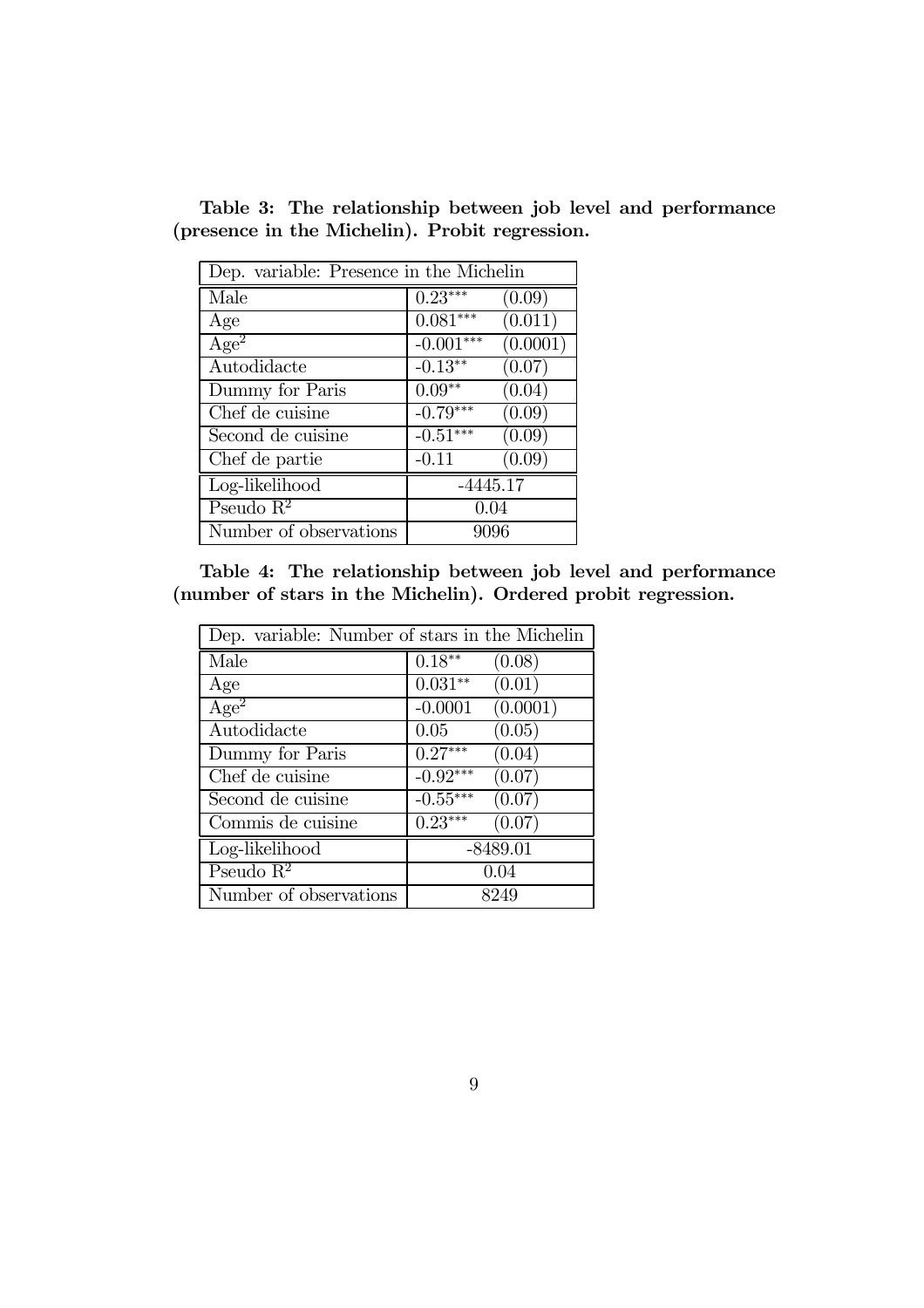Table 5: The relationship between job level and performance (number of stars in the Michelin if in the Michelin). Ordered probit regression.

| Dep. variable: Number of stars in the Michelin (only those in the Michelin) |            |            |  |  |
|-----------------------------------------------------------------------------|------------|------------|--|--|
| Male                                                                        | 0.11       | (0.09)     |  |  |
| Age                                                                         | 0.005      | (0.010)    |  |  |
| Age <sup>2</sup>                                                            | $0.0002*$  | (0.0001)   |  |  |
| Autodidacte                                                                 | 0.04       | (0.06)     |  |  |
| Dummy for Paris                                                             | $0.28***$  | (0.04)     |  |  |
| Chef de cuisine                                                             | $-0.40***$ | (0.05)     |  |  |
| Chef de partie                                                              | $0.36***$  | (0.08)     |  |  |
| Commis de cuisine                                                           | $0.68***$  | (0.07)     |  |  |
| Log-likelihood                                                              |            | $-7291.69$ |  |  |
| Pseudo $R^2$                                                                |            | 0.05       |  |  |
| Number of observations                                                      |            | 6510       |  |  |

## 3.2 Effect of "apprenticeship human capital"

In the second part, we only consider the subset of individuals who have reached the level of chef and try to understand which factors affect their performance, or the prestige of the restaurant they work at. In particular, we stress the importance of the quality of the apprenticeship human capital accumulated at the earlier stage of the career. As we have just seen in the previous step, individuals spend their apprenticeship learning in the restaurants with well established reputation. Obviously, some are more lucky or talented than others and end up in better places. So how does the quality of the restaurant where you worked as commis de cuisine, chef de partie or second de cuisine affects your success as a chef? To study this, we create a measure of quality weighted accumulation of apprenticeship human capital by summing the number of stars accumulated over the years at the various stages of your career. We then look at the effect of this variable on performance as a chef:

$$
Performance_{ijt} = f \left( \begin{array}{c} Gender_i, Age_{it}, Age_{it}^2, Education_{it}, \\ \text{Stars accumulated as second de cuisine,} \\ \text{Stars accumulated as chef de partie,} \\ \text{Stars accumulated as commits de cuisine} \end{array} \right)
$$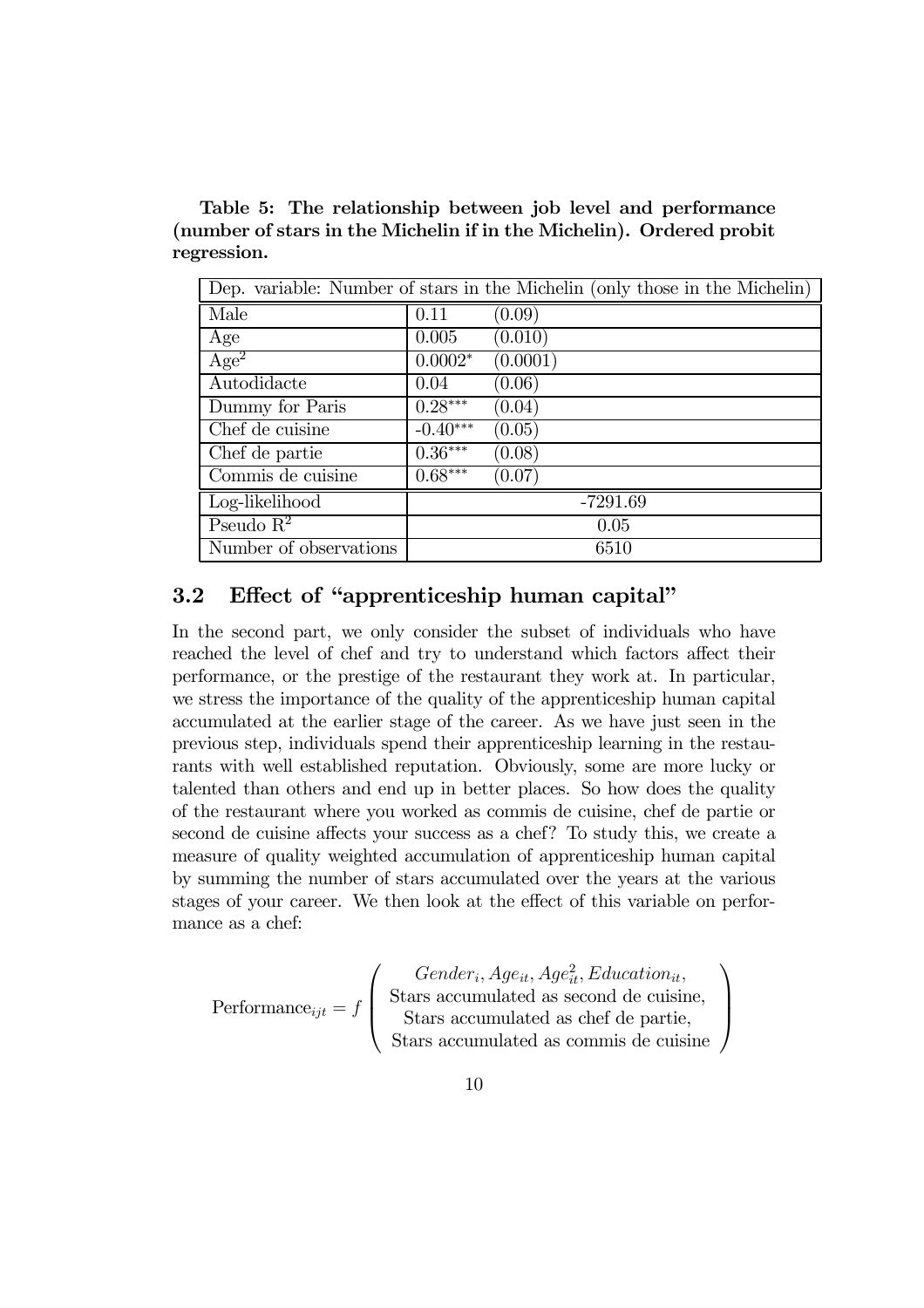Tables 6 to 8 show the results. It appears that the quality of apprenticeship has an important effect on performance, as the stars accumulated, especially as chef de partie, impacts on the presence in the Michelin and the number of stars as a chef. This could indicate either that there is a selection between individuals to be selected as chef de partie in the best restaurants, or/and that you need to be sufficiently close to the chef to really learn from him, what might not be the case as commis de cuisine. Finally, the fact that the number of stars accumulated as second de cuisine is only significant in one specification could be linked to the different career choices that individuals make, as some individuals might wait a long time as second de cuisine that the chef retires to take over the restaurant, while others would start rapidly on their own. We study that decision more carefully in a companion paper.

| Dep. variable: Presence in the Michelin as chef de cuisine |             |          |  |  |
|------------------------------------------------------------|-------------|----------|--|--|
| Male                                                       | $0.25***$   | (0.09)   |  |  |
| Age                                                        | $0.09***$   | (0.013)  |  |  |
| $\overline{\rm Age^2}$                                     | $-0.001***$ | (0.0001) |  |  |
| Autodidacte                                                | $-0.18***$  | (0.07)   |  |  |
| Dummy for Paris                                            | 0.06        | (0.05)   |  |  |
| Stars accumulated as second de cuisine                     | $-0.01$     | (0.01)   |  |  |
| Stars accumulated as chef de partie                        | $0.032***$  | (0.008)  |  |  |
| Stars accumulated as commis de cuisine                     | 0.015       | (0.013)  |  |  |
| Log-likelihood                                             | $-3560.19$  |          |  |  |
| Pseudo $\mathbb{R}^2$                                      | 0.037       |          |  |  |
| Number of observations                                     | 7120        |          |  |  |

|                                        |  |  | Table 6: The effect of initial human capital accumulation on |  |
|----------------------------------------|--|--|--------------------------------------------------------------|--|
| performance (presence in the Michelin) |  |  |                                                              |  |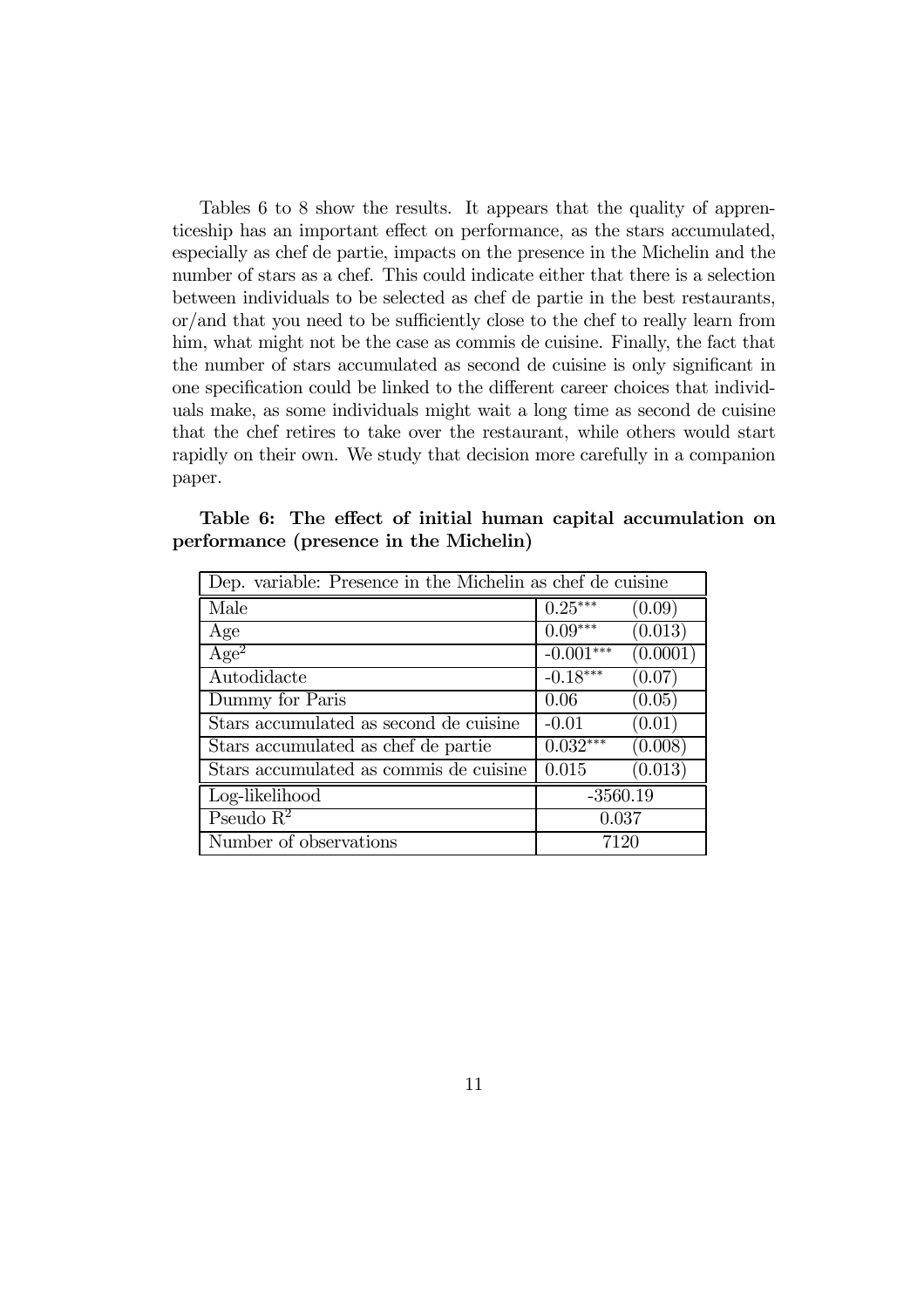Table 7: The effect of initial human capital accumulation on performance (number of stars in the Michelin)

| Dep. variable: Number of stars in the Michelin as chef de cuisine |            |            |  |  |
|-------------------------------------------------------------------|------------|------------|--|--|
| Male                                                              | $0.16*$    | (0.09)     |  |  |
| Age                                                               | 0.016      | (0.011)    |  |  |
| $Age^2$                                                           | 0.0002     | (0.0001)   |  |  |
| Autodidacte                                                       | $-0.019$   | (0.06)     |  |  |
| Dummy for Paris                                                   | $0.29***$  | (0.05)     |  |  |
| Stars accumulated as second de cuisine                            | $-0.01$    | (0.01)     |  |  |
| Stars accumulated as chef de partie                               | $0.032***$ | (0.008)    |  |  |
| Stars accumulated as commis de cuisine                            | 0.015      | (0.013)    |  |  |
| Log-likelihood                                                    |            | $-6158.76$ |  |  |
| Pseudo $\mathbb{R}^2$                                             |            | 0.024      |  |  |
| Number of observations                                            |            | 6393       |  |  |

Table 8: The effect of initial human capital accumulation on performance (number of stars in the Michelin if in the Michelin)

| Dep. variable: Number of stars in the Michelin as chef de cuisine |             |            |  |  |
|-------------------------------------------------------------------|-------------|------------|--|--|
| (only those in the Michelin)                                      |             |            |  |  |
| Male                                                              | 0.08        | (0.10)     |  |  |
| Age                                                               | $-0.015$    | (0.012)    |  |  |
| Age <sup>2</sup>                                                  | $0.0005***$ | (0.0001)   |  |  |
| Autodidacte                                                       | 0.01        | (0.07)     |  |  |
| Dummy for Paris                                                   | $0.33***$   | (0.05)     |  |  |
| Stars accumulated as second de cuisine                            | $0.027**$   | (0.012)    |  |  |
| Stars accumulated as chef de partie                               | $0.021***$  | (0.007)    |  |  |
| Stars accumulated as commis de cuisine                            | 0.002       | (0.013)    |  |  |
| Log-likelihood                                                    |             | $-5323.17$ |  |  |
| Pseudo $\mathbb{R}^2$                                             |             | 0.025      |  |  |
| Number of observations                                            |             | 4999       |  |  |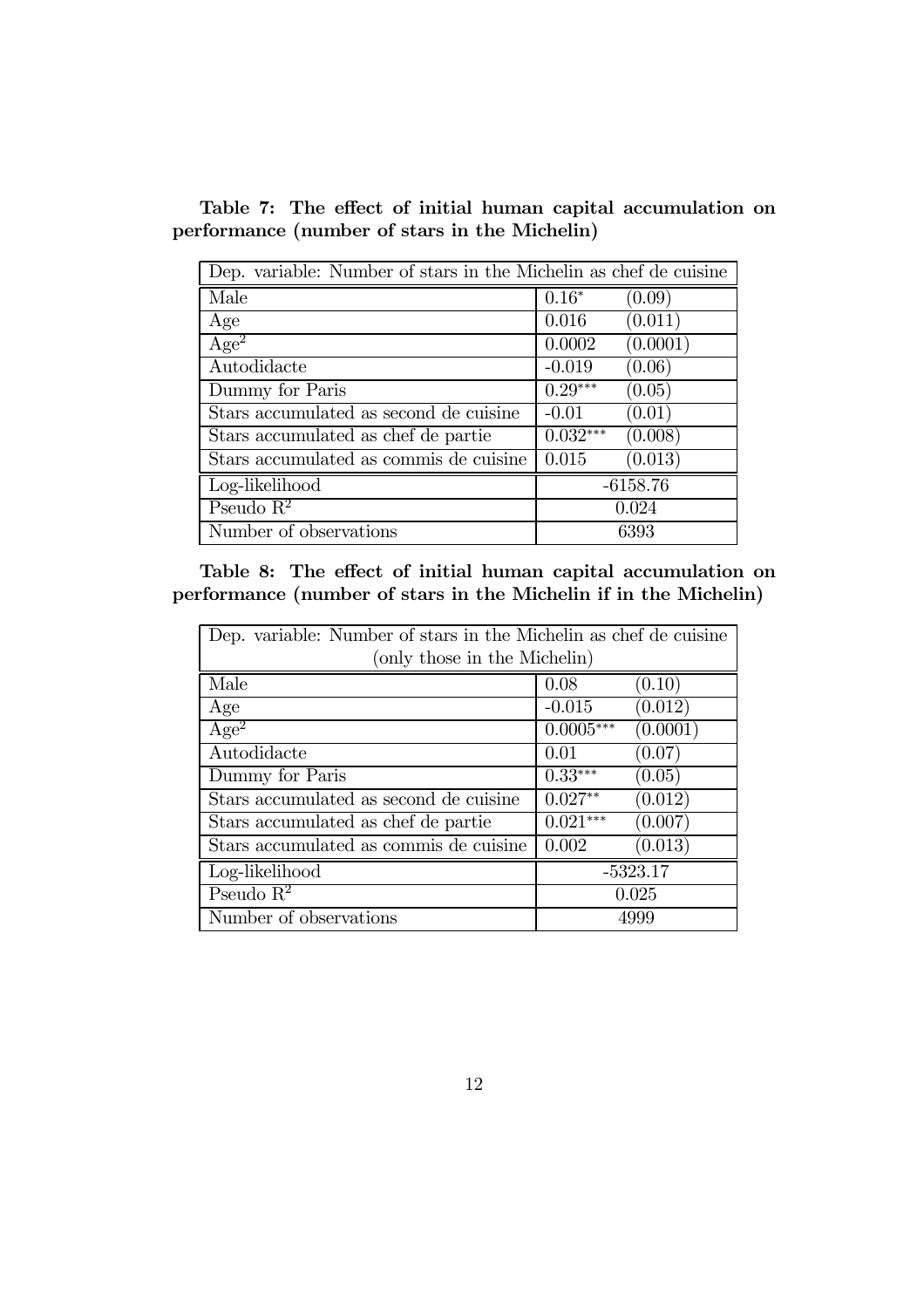## 3.3 Hedonic price regressions

As a third part, we measure the consequence of reaching the stars and link the average price of a menu to the number of stars awarded to the restaurant, We also look at the effect of the quality of the setting on the average price charged.

#### $log P_{it} = g(Stars, Forks, Location)$

In table 9,we find that, on average, an extra star is associated with a 15% price increase, reflecting the increased value the consumer is expected to receive in his plate. The quality of the setting is also associated with higher price.

| Dep. variable: $\log P$        |            |                      |  |  |
|--------------------------------|------------|----------------------|--|--|
| One Star                       | $0.17***$  | (0.007)              |  |  |
| Two Stars                      | $0.29***$  | (0.010)              |  |  |
| Three Stars                    | $0.45***$  | $\overline{(0.015)}$ |  |  |
| Hotel                          | $0.046***$ | (0.007)              |  |  |
| One fork/house                 | $-0.20***$ | (0.09)               |  |  |
| Two forks/houses               | $-0.002$   | (0.09)               |  |  |
| Three forks/houses             | $0.13***$  | (0.09)               |  |  |
| Four forks/houses              | $0.31***$  | (0.09)               |  |  |
| Five forks/houses              | $0.41***$  | (0.09)               |  |  |
| Color of the forks/houses      | 0.001      | (0.001)              |  |  |
| Year dummies                   | <b>YES</b> |                      |  |  |
| Dummy for Paris                | $0.18***$  | (0.008)              |  |  |
| Adj. $\overline{\mathrm{R}^2}$ | 0.78       |                      |  |  |
| Number of observations         | 7197       |                      |  |  |

Table 9: Hedonic price regression

Finally, we analyze more precisely the dynamic relationship between price and performance, stressing the importance of reputation. Obviously, a change in performance should matter differently whether you were a three stars restaurant or a restaurant with no star. We find that the relationship between a change in performance and a change in price is much stronger at the top of the prestige ladder than at the bottom. In others words, a bad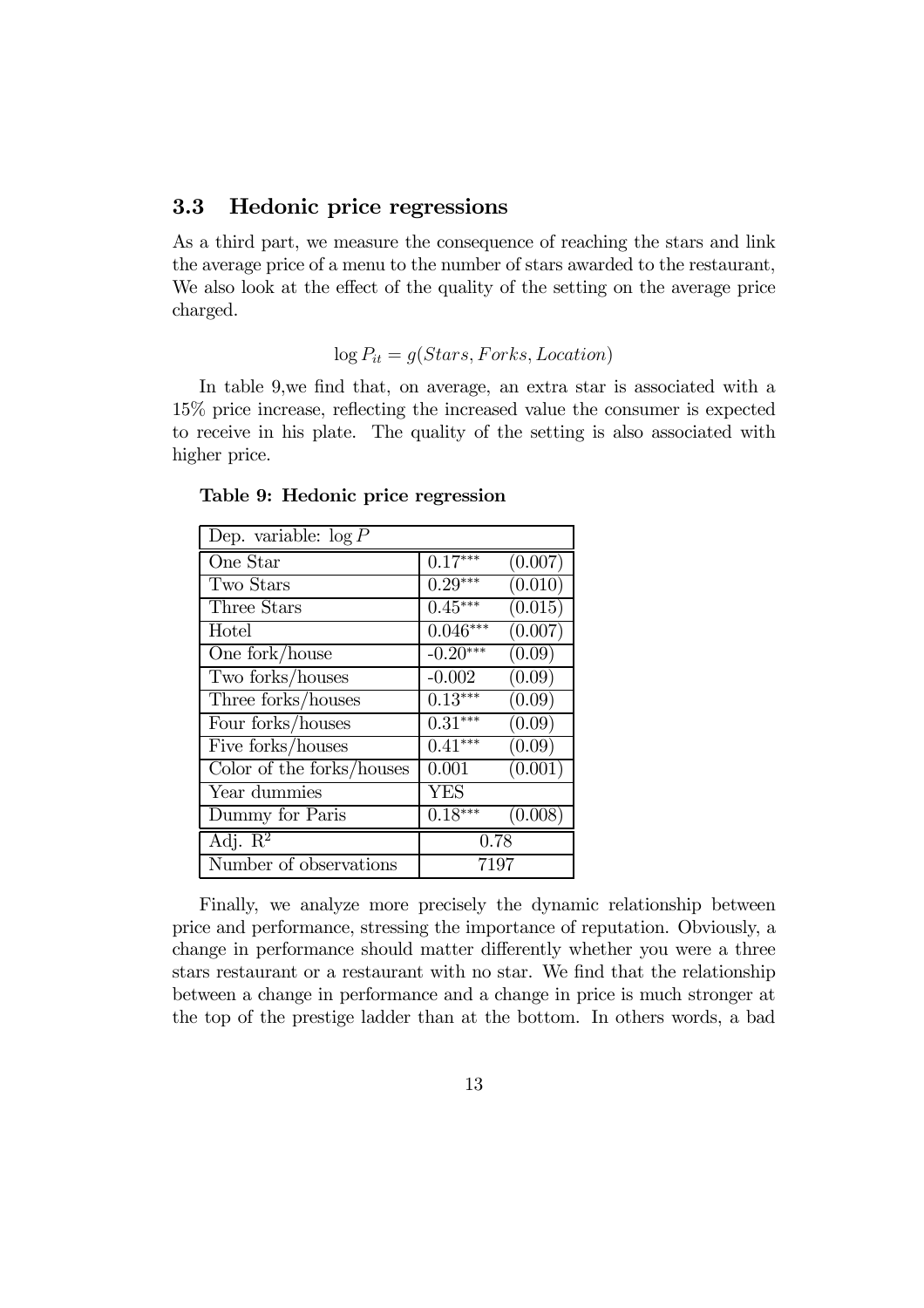signal is much more costly when a firm has acquired a high level of reputation. We also find that change in prices are more sensitive to downgradings than to upgradings. The first result is in line with the theoretical predictions from models of reputation like Diamond (1989).

Dep. variable: dlog P dStars  $\vert 0.15^{***} (0.03) \vert$ dStars if had one star  $\vert$  -0.01 (0.03) dStars if had two stars  $\Big| 0.09*** \Big| 0.03$ dStars if had three stars  $\vert 0.10^{***} \quad (0.03)$ dStars if Positive  $-0.12***$   $(0.03)$ Adj.  $R^2$  0.17 Number of observations 3251

Table 10: First difference estimation

# 4 Conclusion

#### $<$ to be written $>$

## References

- [1] Chossat, Véronique and Gergaud, Olivier (2003), Expert Opinion and Gastronomy: The Recipe for Success, Journal of Cultural Economics, 27, 127-141.
- [2] Durand, R., Monin, P. and Rao, H. (2001), Construire et défendre une ressource intangible: le cas de la grande cuisine francaise, Perspective en management stratégique, 8, 223-240.
- [3] Gibbons, Robert and Waldman, Michael (1999a), A Theory of Wage and Promotion Dynamics Inside Firms, Quarterly Journal of Economics, 114, 1321-1358.
- [4] Gibbons, Robert and Waldman, Michael (1999b), Careers in Organizations: Theory and Evidence, in Ashenfelter, O. and Card, D. (Eds.), Handbook of Labor Economics, Vol. IIIB, North Holland, .